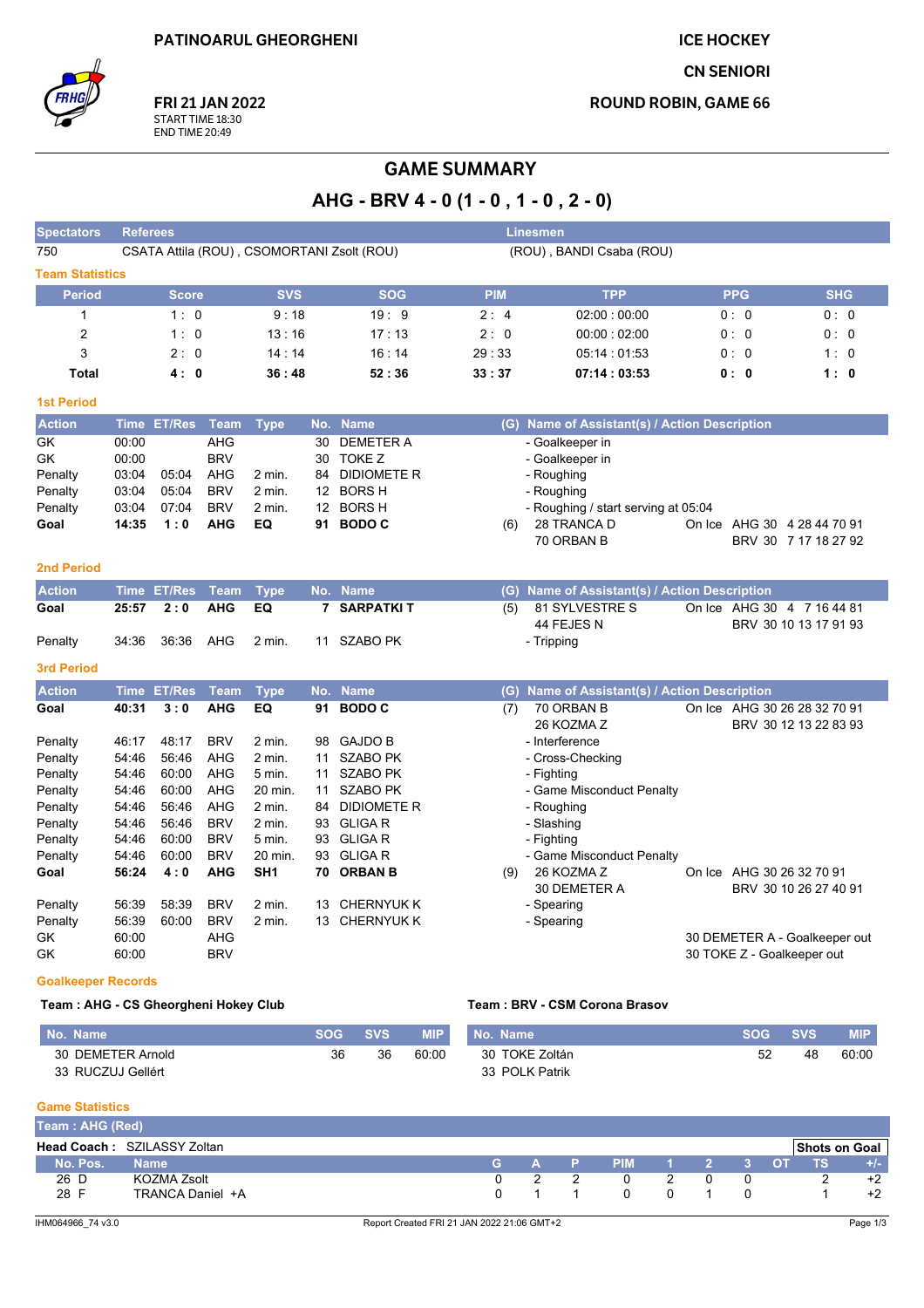**ICE HOCKEY CN SENIORI** 



# **FRI 21 JAN 2022**

START TIME 18:30<br>END TIME 20:49

### **ROUND ROBIN, GAME 66**

| <b>Head Coach:</b> | SZILASSY Zoltan         |          |                |                |            |                |                |                |           | <b>Shots on Goal</b> |             |
|--------------------|-------------------------|----------|----------------|----------------|------------|----------------|----------------|----------------|-----------|----------------------|-------------|
| No. Pos.           | <b>Name</b>             | G        | A              | P              | <b>PIM</b> |                | $\overline{2}$ | $\overline{3}$ | <b>OT</b> | <b>TS</b>            | $+/-$       |
| 32 D               | <b>HAARANEN Mathias</b> | 0        | $\mathbf 0$    | $\mathbf 0$    | 0          | 0              | 3              | 3              |           | 6                    | $+2$        |
| 70 F               | ORBAN Brance +C         |          | $\overline{c}$ | 3              | 0          | 0              | 0              | 3              |           | 3                    | $+3$        |
| 91 F               | <b>BODO Christopher</b> | 2        | $\mathbf 0$    | $\overline{2}$ | 0          | 2              |                | 2              |           | 5                    | $+3$        |
| 4 D                | <b>SAARI Topis</b>      | $\Omega$ | 0              | 0              | 0          |                |                | 0              |           | 2                    | $+2$        |
| 11 F               | SZABO Pal Krisztian     |          | $\mathbf 0$    | 0              | 29         | 3              |                | 0              |           |                      | 0           |
| 15 F               | SZIGETI Akos            |          | $\mathbf 0$    | 0              | 0          | $\overline{2}$ | 3              | 2              |           | 7                    | 0           |
| 44 D               | <b>FEJES Nandor</b>     | 0        |                |                | 0          |                | 0              |                |           | $\overline{c}$       | $+2$        |
| 68 F               | <b>CSASZAR Hunor</b>    | $\Omega$ | $\mathbf 0$    | 0              | 0          |                | $\overline{2}$ |                |           | 4                    | 0           |
| 7 F                | <b>SARPATKI Tamas</b>   |          | 0              |                | 0          |                |                | $\Omega$       |           | 2                    | $+1$        |
| 16 F               | VINCZE Peter +A         | 0        | 0              | 0              | 0          | 0              | 0              |                |           |                      | $+1$        |
| 24 D               | <b>GYORFY Tihamer</b>   |          | $\Omega$       | 0              | 0          | $\overline{c}$ |                |                |           | 3                    | $\mathbf 0$ |
| 81 F               | SYLVESTRE Sebastien     |          |                |                | 0          | 2              |                | 2              |           | 5                    | $+1$        |
| 88 D               | FERENCZ CSIBI Róbert    | 0        | $\mathbf 0$    | $\mathbf 0$    | 0          | 1              |                | $\mathbf 0$    |           | $\overline{2}$       | 0           |
| 8<br>F             | SANDOR-SZEKELY Otto     | 0        | 0              | 0              | 0          | 0              | 0              | 0              |           | 0                    | 0           |
| 10 F               | <b>SILLO Arnold</b>     | O        | $\mathbf 0$    | $\Omega$       | 0          | 0              | 0              | 0              |           | $\Omega$             | 0           |
| 19 D               | <b>TODOR Csaba</b>      |          | 0              | 0              | 0          | 0              | 0              | $\Omega$       |           | 0                    | 0           |
| 84 F               | <b>DIDIOMETE Robert</b> | 0        | 0              | 0              | 4          |                | $\overline{c}$ | 0              |           | 3                    | 0           |
| 92 F               | <b>VINCZE Gergo</b>     | $\Omega$ | $\mathbf 0$    | $\mathbf 0$    | 0          | $\mathbf 0$    | $\mathbf{0}$   | $\mathbf{0}$   |           | $\mathbf 0$          | 0           |
| 30 GK              | <b>DEMETER Arnold</b>   | 0        |                |                | 0          | 0              | 0              | 0              |           | 0                    |             |
| 33<br>GK           | RUCZUJ Gellért          |          | $\Omega$       | 0              | 0          | 0              | 0              | $\Omega$       |           |                      |             |
| Total              |                         |          | 8              | 12             | 33         | 19             | 17             | 16             |           | 52                   |             |

| Team: BRV (Yellow) |  |  |
|--------------------|--|--|

| $1$ valit . Dive (1 vilow) |                             |          |          |              |                |                |                |                |           |                      |              |
|----------------------------|-----------------------------|----------|----------|--------------|----------------|----------------|----------------|----------------|-----------|----------------------|--------------|
|                            | Head Coach: MACQUEEN Dave   |          |          |              |                |                |                |                |           | <b>Shots on Goal</b> |              |
| No. Pos.                   | <b>Name</b>                 | G        | A        | P            | <b>PIM</b>     |                | $\overline{2}$ | $\overline{3}$ | <b>OT</b> | <b>TS</b>            | $+/-$        |
| 7 D                        | <b>RASULOV Timur</b>        | 0        | $\Omega$ | $\Omega$     | 0              | 0              | $\Omega$       | 0              |           | $\Omega$             | $-1$         |
| 17 F                       | <b>BORIYSENKO Pavlo</b>     | 0        | 0        | $\Omega$     | 0              | 0              |                | 0              |           |                      | $-2$         |
| 22 F                       | RADIM Valchar +A            | $\Omega$ | 0        | $\Omega$     | $\mathbf 0$    | $\mathsf 3$    | 3              | $\overline{4}$ |           | 10                   | $-1$         |
| 83 F                       | <b>MACHALA Patrik</b>       | $\Omega$ | 0        | $\Omega$     | $\Omega$       | 0              | 0              | $\mathbf 0$    |           | 0                    | $-1$         |
| 93 F                       | GLIGA Roberto +C            | $\Omega$ | 0        | $\mathbf{0}$ | 27             | $\overline{2}$ | $\overline{2}$ | 1              |           | 5                    | $-2$         |
| 10 F                       | <b>SCHABER Chase</b>        | 0        | 0        | 0            | 0              | 2              | 0              |                |           | 3                    | $-2$         |
| 26 D                       | <b>WILLIAMS Owen</b>        | $\Omega$ | 0        | $\mathbf{0}$ | $\mathbf 0$    | $\mathbf{1}$   |                | $\mathbf 0$    |           | $\overline{2}$       | $-1$         |
| 28 D                       | <b>MACDONALD Cole</b>       | $\Omega$ | 0        | $\Omega$     | $\mathbf 0$    | 0              |                | 3              |           | 4                    | 0            |
| 40 F                       | <b>HUARD Nicklas Robert</b> | 0        | 0        | 0            | 0              | 0              | 2              | 4              |           | 6                    | $-1$         |
| 91 F                       | <b>KOVACS Matyas</b>        | $\Omega$ | 0        | $\mathbf{0}$ | $\Omega$       | $\Omega$       | $\Omega$       | $\mathbf 0$    |           | $\Omega$             | $-2$         |
| 12 D                       | BORS Huba +A                | 0        | 0        | 0            | 4              | 0              |                | $\mathbf 0$    |           |                      | $-1$         |
| 13 D                       | <b>CHERNYUK Konstantin</b>  | 0        | 0        | 0            | 4              | 0              |                | 0              |           |                      | $-2$<br>$-2$ |
| 27 F                       | <b>MOLNAR Zsombor</b>       | $\Omega$ | $\Omega$ | $\Omega$     | $\Omega$       | $\Omega$       | $\Omega$       | $\mathbf 1$    |           |                      |              |
| 92 F                       | <b>VASILE Andrei</b>        | 0        | 0        | $\Omega$     | $\mathbf 0$    | 0              | 0              | 0              |           | 0                    | $-1$         |
| 98 D                       | <b>GAJDO Balzs</b>          | $\Omega$ | 0        | $\mathbf{0}$ | $\overline{2}$ | $\mathbf 1$    |                | $\mathbf 0$    |           | $\overline{2}$       | $\mathbf 0$  |
| 11 F                       | <b>VASILE Nicolae Rares</b> | 0        | 0        | $\Omega$     | 0              | 0              | 0              | 0              |           | 0                    | 0            |
| 18 D                       | <b>GAJDO Tamas</b>          | 0        | 0        | $\Omega$     | $\mathbf 0$    | 0              | $\Omega$       | $\mathbf 0$    |           | 0                    | $-1$         |
| 70 D                       | <b>RADULY Norbert</b>       | $\Omega$ | $\Omega$ | $\Omega$     | $\Omega$       | $\Omega$       | $\Omega$       | $\mathbf 0$    |           | $\Omega$             | 0            |
| 72 F                       | SZOCS Zalan                 | 0        | 0        | 0            | 0              | 0              | 0              | 0              |           | 0                    | 0            |
| 76 F                       | <b>BUDA Gabor</b>           | $\Omega$ | 0        | $\mathbf{0}$ | $\Omega$       | $\Omega$       | $\Omega$       | $\Omega$       |           | $\Omega$             | $\mathbf 0$  |
| 30 GK                      | <b>TOKE Zoltán</b>          | 0        | 0        | 0            | 0              | 0              | 0              | 0              |           | 0                    |              |
| 33 GK                      | <b>POLK Patrik</b>          | 0        | 0        | $\Omega$     | 0              | 0              | 0              | $\mathbf 0$    |           | 0                    |              |
| <b>Total</b>               |                             | 0        | 0        | 0            | 37             | 9              | 13             | 14             |           | 36                   |              |